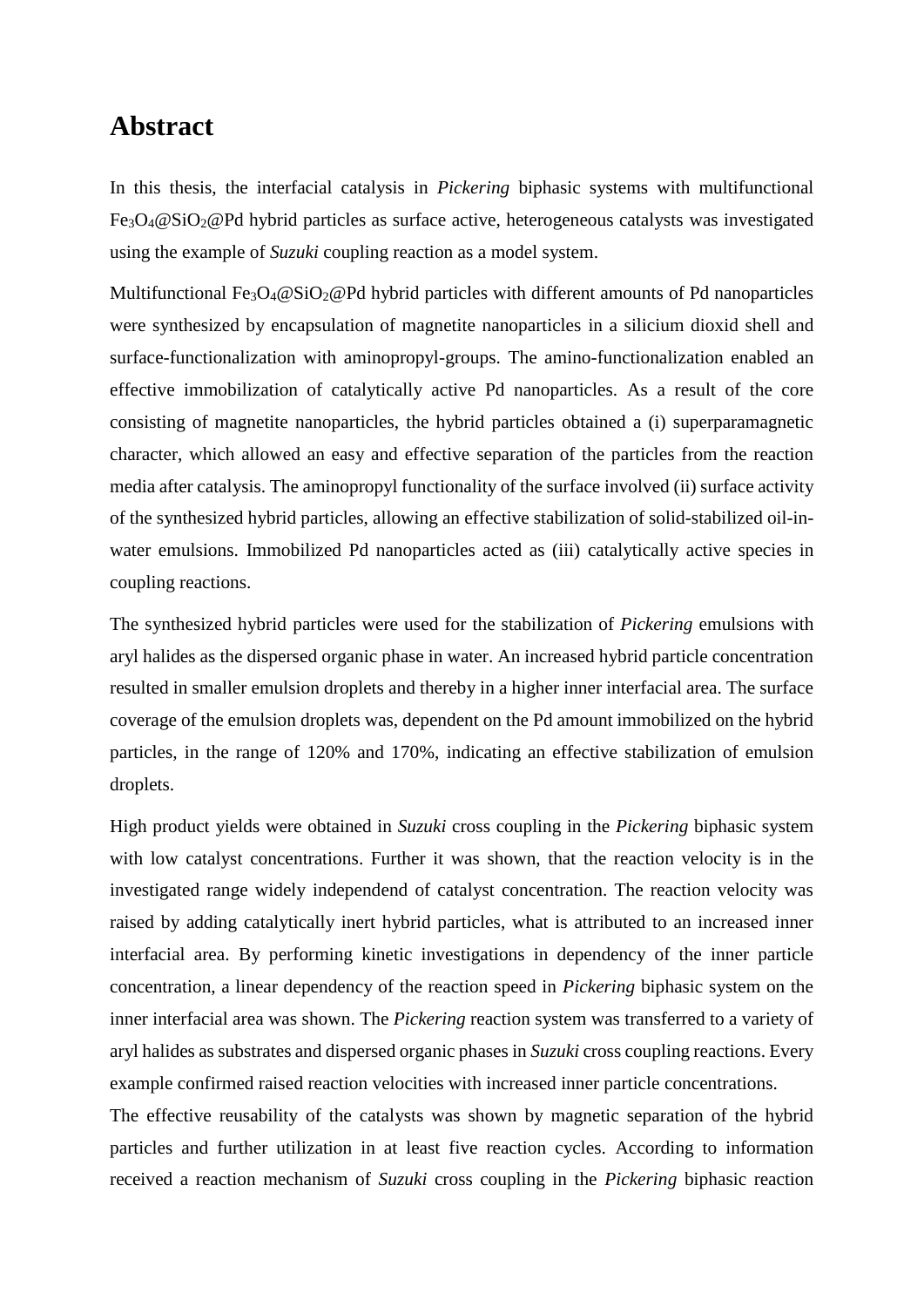system was proposed, which describe the dependency of reaction velocity on the interfacial area as a result of diffusion processes.

Overall, a sustainable reaction system for *Suzuki* cross couplings was developed on the basis of *Pickering* emulsions, that allows increased reaction velocities in biphasic systems without the use of molecular surfactants, phase transfer agents or cosolvents.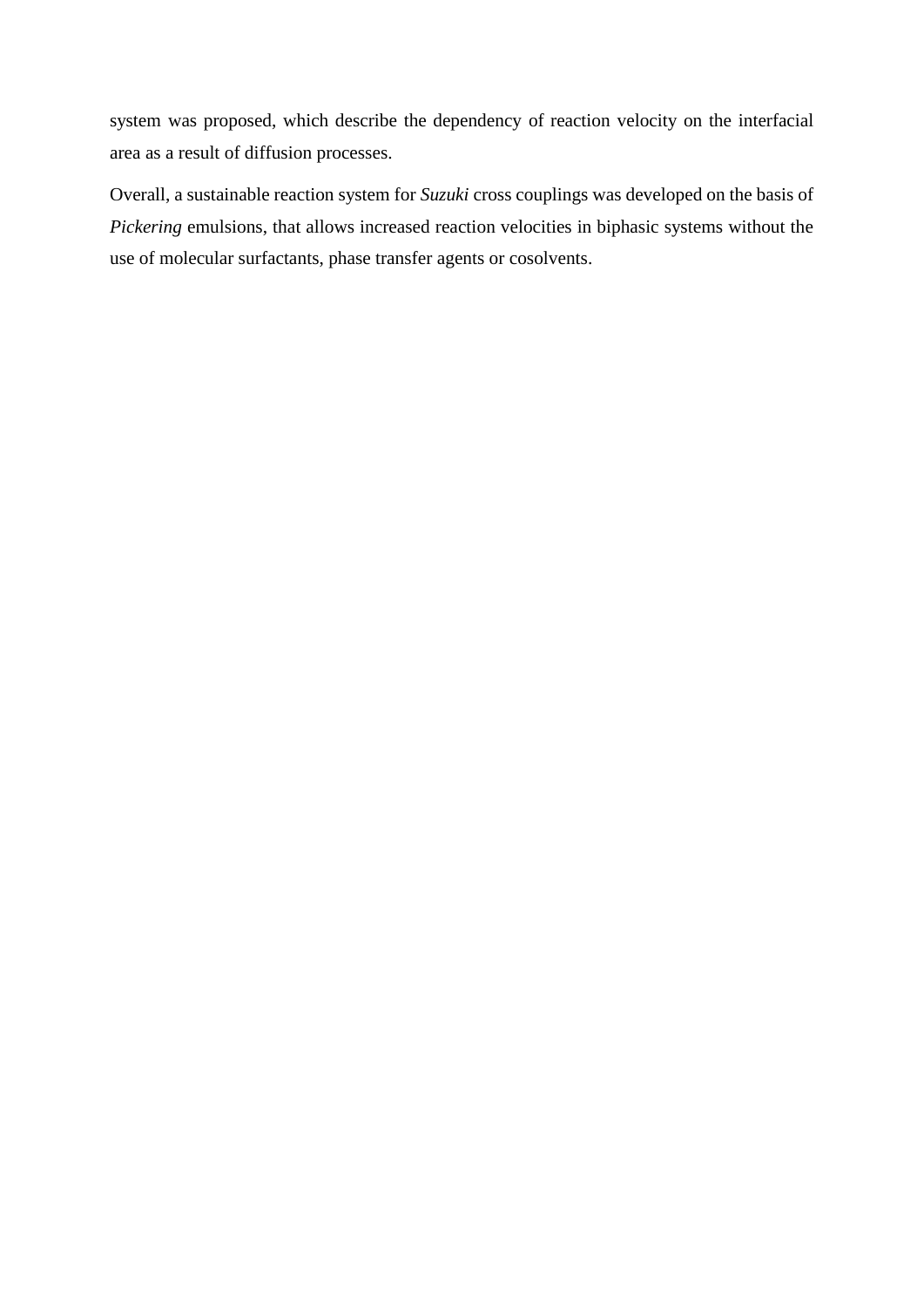## **Kurzzusammenfassung**

In der vorliegenden Arbeit wurde die Grenzflächenkatalyse in *Pickering*-Zweiphasen-systemen mit multifunktionalen Fe3O4@SiO2@Pd-Hybridpartikeln als Emulsions-stabilisatoren und Katalysatoren am Beispiel der *Suzuki*-Kreuzkupplung als Modellreaktion untersucht.

Multifunktionale Fe3O4@SiO2@Pd-Hybridpartikel mit unterschiedlichen Massenanteilen von Pd-Nanopartikeln wurden durch Einkapselung von Magnetit-Nanopartikeln in eine Siliziumdioxid-Hülle und anschließender Oberflächenfunktionalisierung mit Aminopropylgruppen synthetisiert. Die Aminofunktionalisierung der Oberfläche erlaubte eine effektive Immobilisierung von Pd-Nanopartikeln. Durch den Magnetit-Kern wiesen die Hybridpartikel (i) superparamagnetische Eigenschaften auf, die eine einfache und effektive Abtrennung der Partikel aus dem Reaktionsmedium erlaubten. Die Aminopropylfunktionalität der Oberfläche bedingte eine (ii) Grenzflächenaktivität der Hybridpartikel, welche eine effektive Stabilisierung von feststoffstabilisierten Öl-in-Wasser-Emulsionen ermöglichte. Immobilisierte Pd-Nanopartikel wurden als (iii) katalytisch aktive Spezies in C-C-Kreuzkupplungsreaktionen eingesetzt.

Die Hybridpartikel wurden zur Stabilisierung von *Pickering*-Emulsionen mit Arylhalogeniden als disperse Phase in Wasser verwendet. Mit steigender Hybridpartikelkonzentration konnte der Tropfendurchmesser der Emulsion verringert und die innere Grenzflächenkonzentration dadurch vergrößert werden. Die Oberflächenbelegung der Emulsionstropfen mit Hybridpartikeln betrug dabei, abhängig vom Pd-Massengehalt, zwischen 120% und 170%, was eine effektive Stabilisierung zeigte.

Bei *Suzuki*-Kreuzkupplungen im *Pickering*-Zweiphasensystem wurden hohe Produktausbeuten mit geringen Katalysatorkonzentrationen erzielt und gezeigt, dass die Reaktionsgeschwindigkeit davon im untersuchten Bereich weitgehend unabhängig ist. Die Geschwindigkeit der Reaktion ließ sich durch Hinzufügen katalytisch inerter Hybridpartikel steigern, was auf die Vergrößerung der inneren Grenzflächenkonzentration zurückzuführen ist. Durch kinetische Untersuchungen in Abhängigkeit der inneren Partikelkonzentration konnte eine lineare Abhängigkeit der Reaktionsgeschwindigkeit im *Pickering*-Zweiphasen-system von der inneren Grenzflächenkonzentration gezeigt werden. Die Ergebnisse ließen sich auf unterschiedliche Arylhalogenide übertragen und so die Anwendbarkeit des *Pickering*-Zweiphasensystems auf diverse Substrate, die als disperse Phase vorliegen, zeigen.